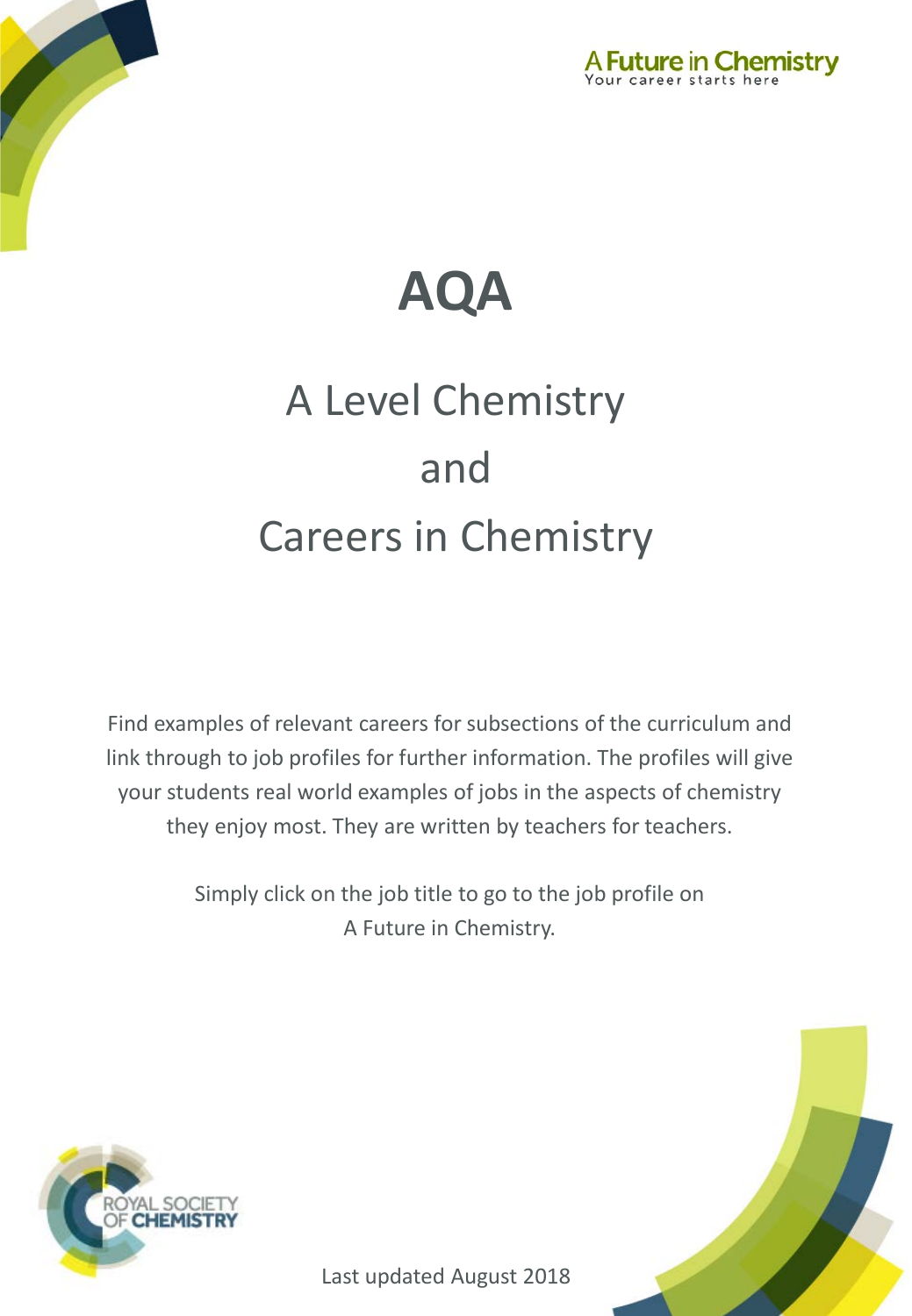

## A Level Chemistry and Careers in Chemistry 1 of 4

### **3.1 Physical Chemistry**

#### 3.1.3 Bonding

- › [Cancer Researcher and Science](http://www.rsc.org/careers/future/cancer-researcher-and-science-communicator)  **Communicator**
- › [Research Fellow](http://www.rsc.org/careers/future/research-fellow)
- › [Postdoctoral Research Associate](http://www.rsc.org/careers/future/postdoctoral-research-associate)

#### 3.1.4 Energetics

› [Chief Chemist](http://www.rsc.org/careers/future/chief-chemist)

› [Scientist, Engineer, and Science](http://www.rsc.org/careers/future/scientist-engineer-and-science-communicator)  Communicator

- › [PhD Student](http://www.rsc.org/careers/future/phd-student)
- › [Project Leader in Enhanced](http://www.rsc.org/careers/future/project-leader-enhanced-experimentation)  Experimentation

#### 3.1.11 Electrode Potentials and Electrochemical Cells (A Level Only)

- › [Patent Attorney](http://www.rsc.org/careers/future/patent-attorney)
- 3.1.12 Acids and Bases (A Level Only)
- › [Quality Assurance Chemist](http://www.rsc.org/careers/future/quality-assurance-chemist)



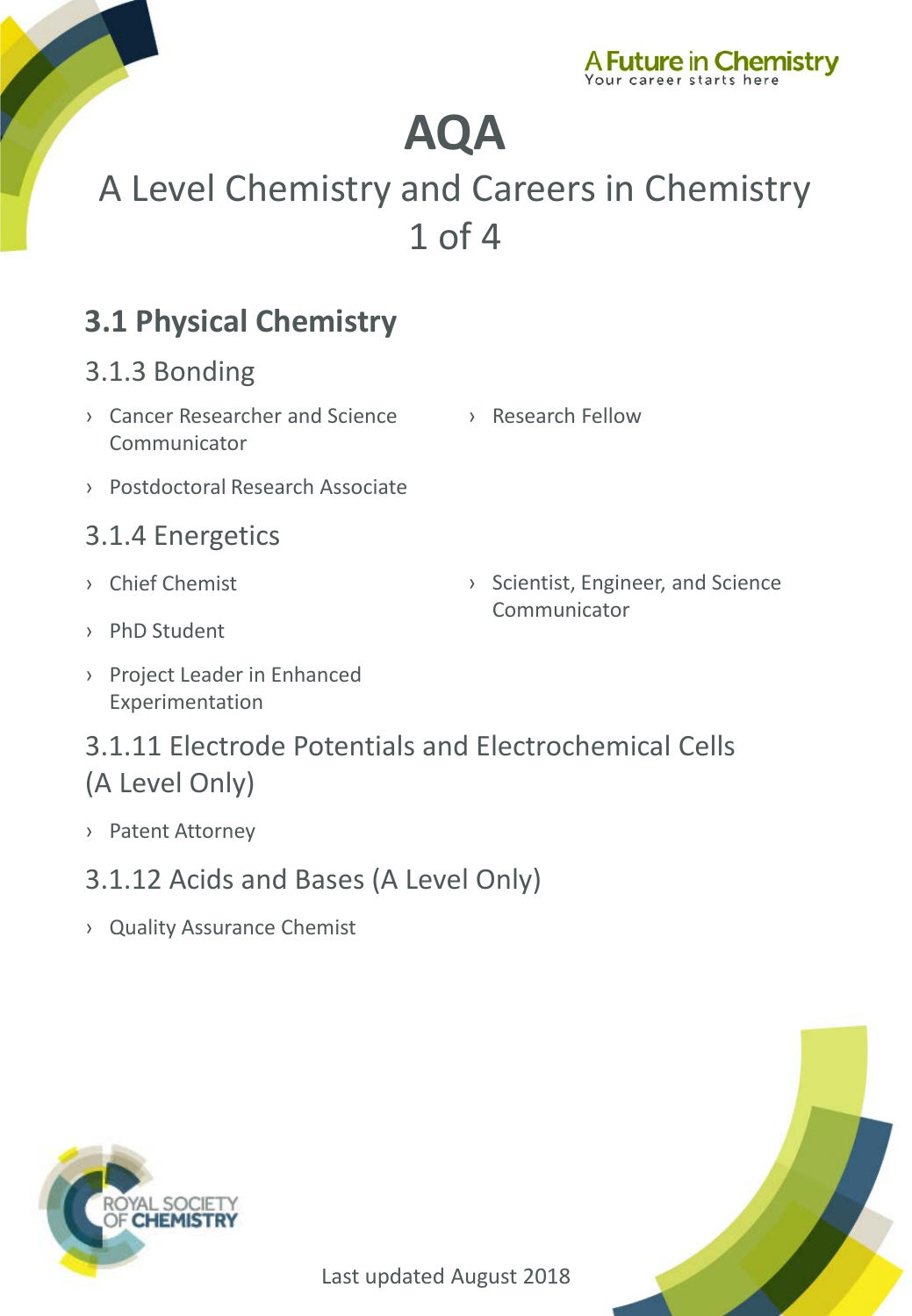

## A Level Chemistry and Careers in Chemistry 2 of 4

\_\_\_\_\_\_\_\_\_\_\_\_\_\_\_\_\_\_\_\_\_\_\_\_\_\_\_\_\_\_\_\_\_\_\_\_\_\_\_\_\_\_\_\_\_\_\_\_\_\_\_\_\_\_\_\_\_\_\_\_\_\_\_\_\_\_\_

### **3.2 Inorganic Chemistry**

- 3.2.5 Transition Metals (A Level Only)
- › [Project Manager](http://www.rsc.org/careers/future/project-manager)

### **3.3 Organic Chemistry**

#### 3.3.2 Alkanes

- › [Project Leader in Enhanced](http://www.rsc.org/careers/future/project-leader-enhanced-experimentation)  Experimentation
- › [Sustainability Consultant](http://www.rsc.org/careers/future/sustainability-consultant)

#### 3.3.5 Alcohols

› [Forensic Scientist](http://www.rsc.org/careers/future/forensic-scientist)

#### 3.3.6 Organic analysis in Chemistry

- › [Advanced Apprentice –](http://www.rsc.org/careers/future/advanced-apprentice-forensics) Forensics
- › [Analytical Scientist](http://www.rsc.org/careers/future/analytical-scientist)
- › [Assistant Analyst, Drug Control](http://www.rsc.org/careers/future/assistant-analyst-drug-control-centre)  **Centre**
- › [Associate Researcher](http://www.rsc.org/careers/future/associate-researcher)
- › [Astrochemist](http://www.rsc.org/careers/future/astrochemist)
- › [Atmospheric Chemistry Researcher](http://www.rsc.org/careers/future/atmospheric-chemistry-researcher)
- › [Chemical Industrial Placement](http://www.rsc.org/careers/future/chemical-industrial-placement)
- › [Director of IRC in Biomedical](http://www.rsc.org/careers/future/director-irc-biomedical-materials)  **Materials**
- › [Environmental Chemist](http://www.rsc.org/careers/future/environmental-chemist)
- › [Forensic Scientist](http://www.rsc.org/careers/future/forensic-scientist)
- › [Quality Assurance Chemist](http://www.rsc.org/careers/future/quality-assurance-chemist)
- › [Registered Scientist](http://www.rsc.org/careers/future/registered-scientist)

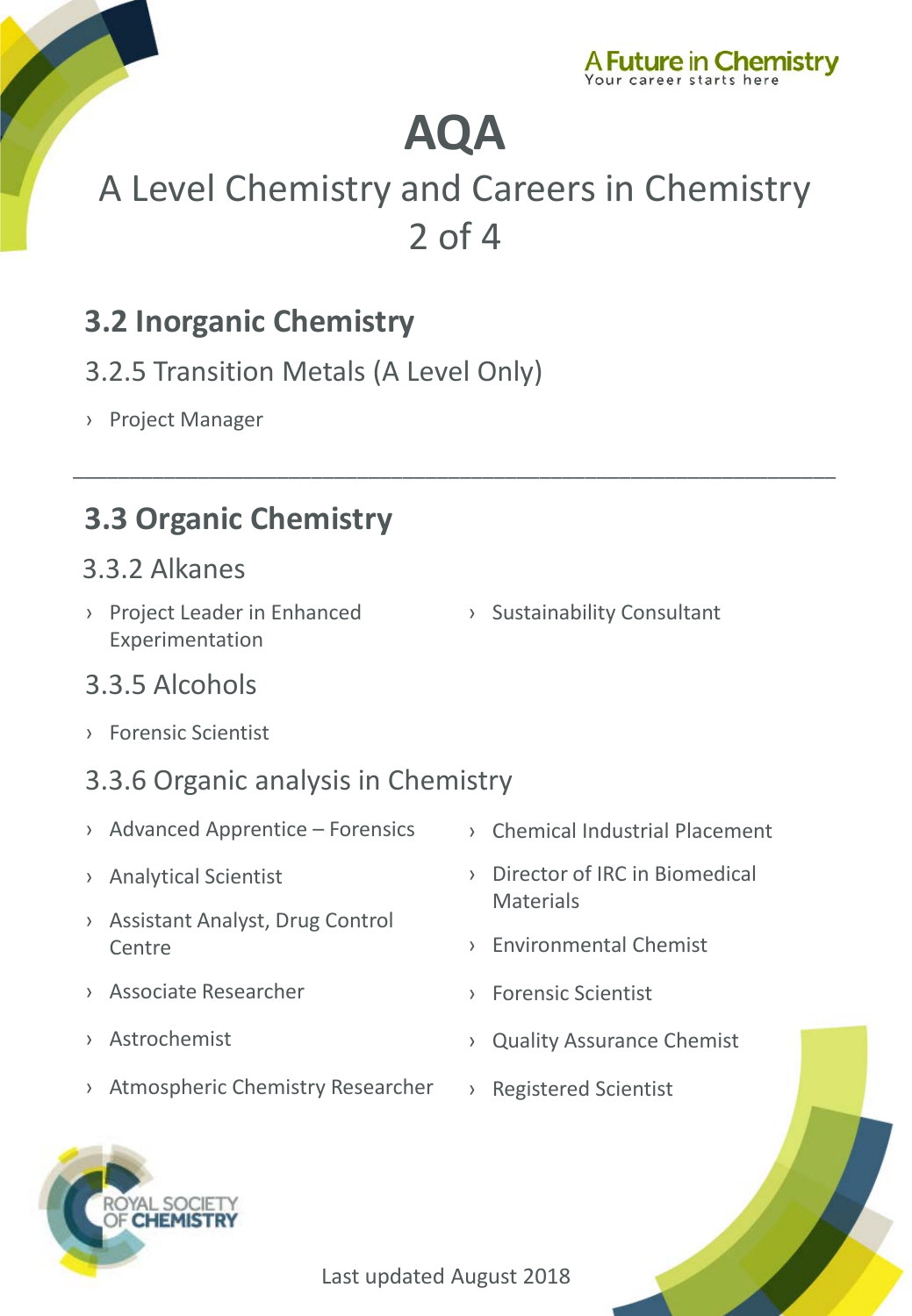

## A Level Chemistry and Careers in Chemistry 3 of 4

### **3.3 Organic Chemistry**

#### 3.3.6 Organic analysis in Chemistry

- › [Senior Analytical Systems](http://www.rsc.org/careers/future/senior-analytical-systems-technician)  Technician › [Sports Scientist](http://www.rsc.org/careers/future/senior-sports-scientist)
- 3.3.8 Aldehydes and Ketones (A Level Only)
- › [Flavour Chemist & Innovation Director](http://www.rsc.org/careers/future/flavourist-innovation-director)
- 3.3.9 Carboxylic Acids and Derivatives (A Level Only)
- › [Flavour Chemist & Innovation Director](http://www.rsc.org/careers/future/flavourist-innovation-director)

#### 3.3.12 Polymers (A Level Only)

- › [Consumer Products Technician](http://www.rsc.org/careers/future/consumer-products-technician)
- › [Patent Attorney](http://www.rsc.org/careers/future/patent-attorney)
- › [Vice President of Research and](http://www.rsc.org/careers/future/vice-president-research-and-development)  Development
- 3.3.13 Amino Acids, Proteins and DNA (A Level Only)
- › [Postdoctoral Research Associate](http://www.rsc.org/careers/future/postdoctoral-research-associate) › [Director of IRC in Biomedical](http://www.rsc.org/careers/future/director-irc-biomedical-materials)  **Materials**
- 3.3.14 Organic Synthesis (A Level Only)
- › [Applications Chemist](http://www.rsc.org/careers/future/applications-chemist) › [Director of Medicinal Chemistry](http://www.rsc.org/careers/future/director-medicinal-chemistry)
- › [Associate Researcher](http://www.rsc.org/careers/future/associate-researcher) › [Experimental Chemist](http://www.rsc.org/careers/future/experimental-chemist)
- 
- › [Chemical Industrial Placement](http://www.rsc.org/careers/future/chemical-industrial-placement) › [Household Goods Scientist](http://www.rsc.org/careers/future/household-goods-senior-scientist)
- 



Last updated August 2018